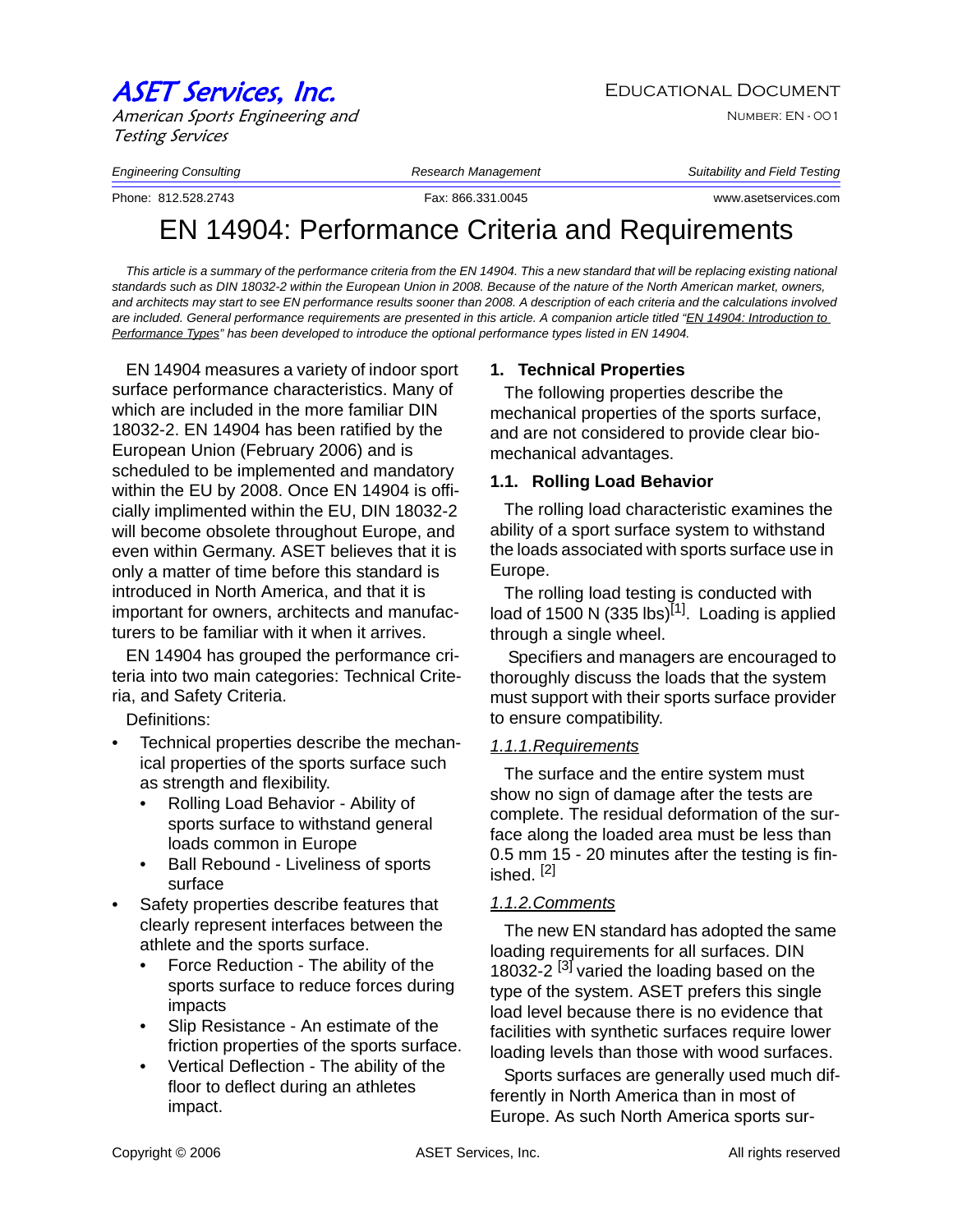|                     | <b>ASET Services, Inc.</b> |                      |
|---------------------|----------------------------|----------------------|
| Phone: 812.528.2743 | Fax: 812.896.1595          | www.asetservices.com |

faces are often subjected to loads that greatly exceed those applied during this test. This test is not an indicator of how the sport surface system will withstand relatively high loads (portable back-stops, greater than 10-15 rows of bleachers, and portable maintenance lifts) common in North America.

#### **1.2. Ball Rebound**

Ball rebound is a criterion that evaluates the suitability of the sports surface for basketball. This property provides a numeric estimate for the 'liveliness' of the sports surface system.

The ball rebound property is the rebound height obtained on the sports surface expressed as a percentage of the rebound height obtained on concrete. The following equation is used to calculate ball rebound<sup>[4]</sup>:

$$
BR = \frac{h_{sportsurf}}{h_{concrete}} 100
$$

Where h<sub>sportsurf</sub> is the rebound height obtained on the sports surface (measured in meters), h<sub>concrete</sub> is the rebound height obtained on concrete (measured in meters), and BR is the ball rebound expressed in (%). Rebound height is measured from the top of the floor to the bottom of the ball.

Ball rebound values tend to range from 80%- 100%, depending on the inflation pressure, room temperature, and ball construction and system construction. Higher values represent sports surfaces that produce higher rebound heights, and would probably be described as being more 'lively'.

#### *1.2.1.Requirements*

The sports surface must have an average ball rebound level greater than or equal to 90%.<sup>[2]</sup> No individual point may vary by more than  $+/- 3\%$  from the average<sup>[2]</sup>.

#### *1.2.2.Comments*

EN 14904 actually addresses uniformity of performance by stating that ball rebound levels must be within 3% from the average value. While this is a very wide range, it is a start toward improving the uniformity of sports surface performance.

Cultural preferences and the intended uses may result in desires for very high ball rebound characteristics. As an example, a facility designed primarily for competition may choose to specify a very high ball rebound value to promote a fast speed of play.

#### **2. Safety Properties**

The following properties are more closely related to athlete/surface interaction than with merely providing mechanical characteristics of the sports surface.

#### **2.1. Shock absorption**

Shock absorption is also commonly referred to as force reduction. Shock absorption measures the ability of the sports surface to reduce maximum impact forces compared to impacts on concrete. This property is a strong indicator of the level of comfort that will be provided by the sport surface system to athletes.

This property has the strongest biomechanical foundation of the properties in the EN 14904 standard. The impact duration is developed to be very short and approximately equal to the time when 'passive' impact peaks commonly occur. 'Passive' impact peaks get their name because they are localized maximum forces occurring prior to the bodies ability to actively respond to the landing through the neural-muscular system.

Shock absorption is presented as a percentage of the impact force generated on concrete. The following equation is used to calculate force reduction<sup>[2]</sup>.

$$
SA = 100 - \frac{F_{sportsurf}}{F_{concrete}}
$$

Where F<sub>sportsurf</sub> is the maximum impact force generated on the sports surface,  $F_{\text{con-}}$ crete is the maximum impact force generated on concrete and SA is the shock absorption of the system expressed in percent.

#### *2.1.1.Requirements*

The average shock absorption value will be between 25% and  $75\%$ <sup>[2]</sup>. No individual point may vary by more than +/- 5% from the average value<sup>[2]</sup>.

#### *2.1.2.Comments*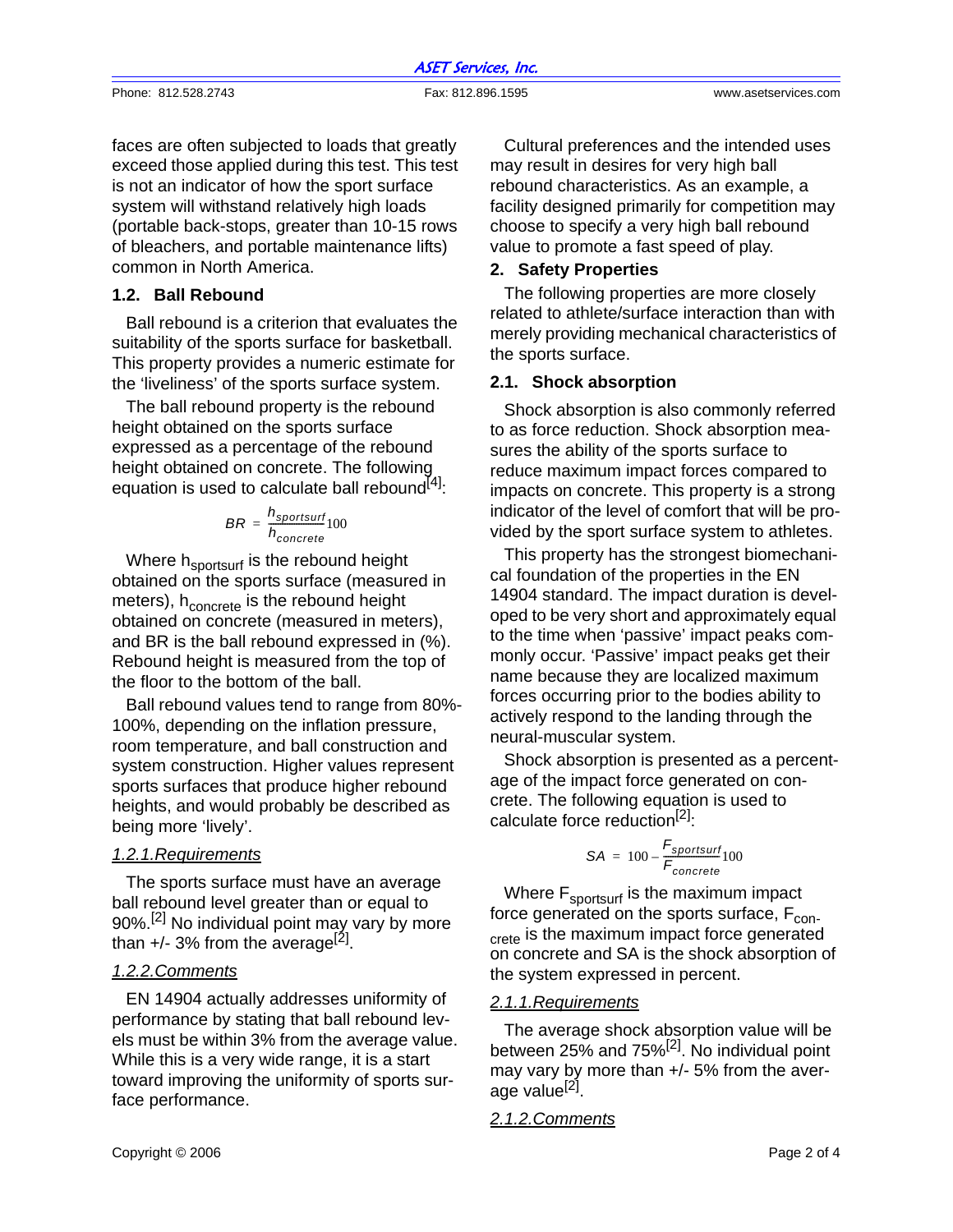ASET Services, Inc.

Phone: 812.528.2743 Fax: 812.896.1595 www.asetservices.com

EN 14904 allows a much wider shock absorption range than DIN 18032-2. The standard does provide an optional 'Type' system that can be used to group systems with similar performance levels into groups. The type system is explained in a companion article available at the ASET Services' library, Document number EN-002.

#### **2.2. Vertical deformation**

Vertical deformation has a biomechanical basis, however its exact importance is somewhat uncertain. It may ensure that the system provides shock absorption without 'bottoming out'. Excessively high levels of vertical deformation may contribute to instability when the foot impacts the surface. Excessively high deformations in synthetic surfaces may contribute to 'foot-blocking' which results in dangerously high internal joint forces and can lead to knee injuries.

The loading rate used during vertical deflection testing is more similar to those produced during running than during landing. Vertical deformation is a measure of how far the floor will deflect under an impact of 1500 N (335 lbs).

Vertical deflection is expressed as millimeters of deflection, and is obtained from the following equation $[6]$ :

$$
StVv = \frac{F_{max}}{1500} \bullet f_{max}
$$

Where  $F_{\text{max}}$  is the maximum force generated during the impact (N),  $f_{\text{max}}$  is the maximum deflection at the point of impact (mm), and StVv is the Standard Vertical Deformation (mm).

# *2.2.1.Requirements*

The vertical deformation shall not exceed 5.0 mm $^{[2]}$ .

#### *2.2.2.Comments*

As with shock absorption, EN allows for a much wider range of vertical deformation values than DIN 18032-2 $^{[3]}$ . The new EN standard provides an optional system by which systems with similar vertical deformation levels may be grouped by type. A companion article introducing the floor performance types is available at the ASET Services' library: Document number EN-002.

#### **2.3. Friction / Slip Resistance**

Friction is the resistance to slipping on the sports surface, and has biomechanical implications. Friction that is too low will result in excessive sliding and make directional changes difficult. Friction that is too high or too low may increase the magnitudes of the forces and moments transferred through the joints in the body during directional changes thus increasing the possibility of injury. The DIN standard evaluates the friction using a weighted disk contacting the playing surface at three contact points covered with leather.

The slip resistance in EN offers a relative comparison of friction properties between sports surfaces. It does not represent the absolute slip resistance present when modern athletic footwear is used. Representing the actual friction present in shoe-surface interfaces is not feasible given that the friction coefficient is effected by both tread geometry and tread material.

Slip resistance is measured using a pendulum method<sup>[7]</sup>.

# *2.3.1.Requirements*

The average value shall be between 80 and 110<sup>[2]</sup>. Individual test points may vary by no more than +/-4 points from the average value.

#### *2.3.2.Comments*

The method outlined in the new EN standard is more commercially available than the method included in DIN 18032-2. The test device is also smaller and more portable. It will make field testing for friction more affordable and common.

#### **3. Not Included**

One of the more controversial performance characteristics, area indentation, was not included in the new EN standard. This section briefly discusses this characteristic.